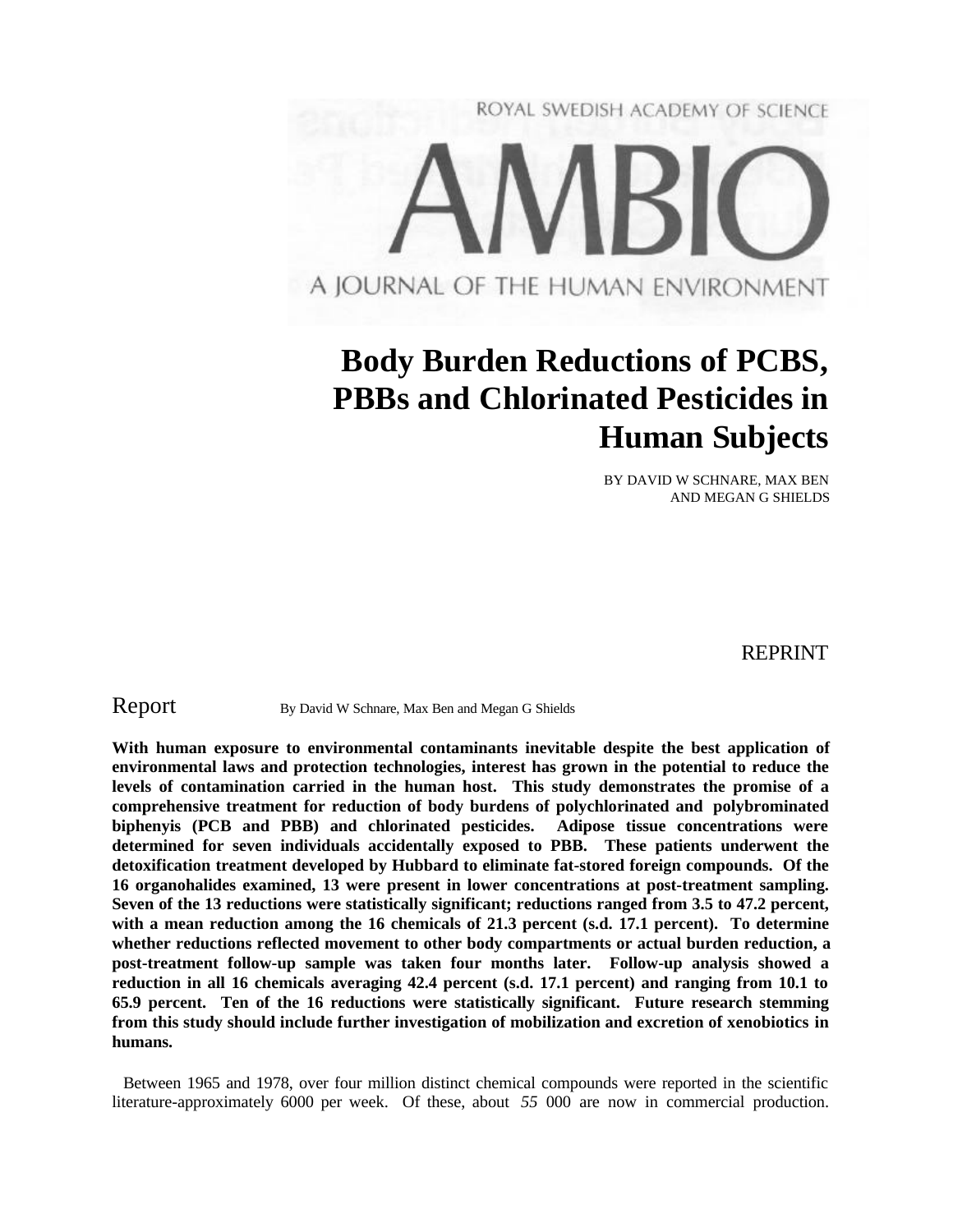Managing the risk posed by this chemical panoply has come in three forms: exposure control, treatment of resultant diseases, and post-exposure pre-disease prophylactic treatment. As over 400 toxic chemicals, most of which bioaccumulate, have been identified in human tissues, increased research attention must be directed to reducing risks after human populations have been exposed but before disease processes begin (1). We report here on a pilot study of one such treatment.

The purpose of this study was to support decision-making on future work with regard to the value of studying this form of chemical body burden reduction and the difficulty of conducting this type of investigation, as well as to spur broader investigation into all aspects of body burden reduction.

The antecedents of body burden reduction research have narrowed active work to treatments which enhance excretion of chemicals through the bile and feces by ingestion of paraffin, activated carbon o saturated and unsaturated oils (2). The greatest successes have been with the unsaturated oils and have led to human participation in reduction studies, including other successes with the treatment reported on herein  $(3)$ .

Reduction of fat-stored body burdens requires two basic steps: residue mobilization and enhanced excretion. The active fraction of the adipose tissue constitutes only five percent-the predominant chemical contaminant storage compartment -and does not appear to contain many contaminants found in the inactive fraction (4). However, it is clear that fat, and its associated contaminants, are regularly mobilized from deep stores (5). While knowledge in this area is relatively poor, mobilization of fat-stored chemicals in the absence of enhanced excretion pathways has been reported to cause latent exposure crises such as hallucinogenic "flashback" events which have kept occupationally drug-exposed police officers off the work force  $(6)$ .

The key to enhanced excretion lies in overcoming enterohepatic recirculation. While cholestyramine, high-fiber diets vegetable diets, sucrose polyester and paraffin have all been used with varying degrees of success, only polyunsaturated oil has significantly enhanced excretion of extremely persistent chemicals and at the same time not increased fat deposition in the liver (7). There remains a question regarding the degree to which fecal excretion of persistent chemicals is due to biliary pathways or direct intestinal elimination (8).

Associated with overcoming enterohepatic recirculation is the potential for reduced adsorption of important nutrients and thus increased toxicity of persistent chemicals such as PBB. In such cases, increased administration of nutrients has been found to provide protection in the face of expected toxicity. For example, administration of lascorbic acid during PCB exposure eliminated liver enzyme activity degradation and negative histological changes otherwise normally observed (9). This was one of the compelling reasons for selecting the treatment used in this study.

## **EXPERIMENTAL**

In 1973, a fire retardant consisting predominantly of polybrominated biphenyls (PBB) was substituted for a cattle feed supplement in the state of Michigan, USA. Milk and meat were consequently contaminated. In 1978, 97 percent of individuals tested in Michigan had detectable PBB in their adipose tissues (10). Because of the rich data base which has been developed on this large population (7 million individuals), seven healthy male volunteers age 20 to 30 were selected from this population for participation in the study. Each had been part of earlier studies on human PBB contamination, and they were expected to have total adipose tissue burdens of between 0.5-10.0 ppm PBB (lipid weight basis).

The treatment provided was that developed by Hubbard for the purpose of reducing body burdens of psychoactive chemicals (11). This treatment is currently in use in the United States for a variety of contamination incidents, including treatment of policemen exposed during arrests to illicit psychoactive drugs (e.g. phencyclidine) (6). It is also widely used in Sweden during drug rehabilitation. The treatment, described in detail elsewhere, is a relatively complex three-week regimen of polyunsaturated oil supplement, heat stress (sauna at  $60^{\circ}$ -82 $^{\circ}$ C), and vitamin and mineral supplements (12). The regimen length is participant-specific and averaged 20 days in this study.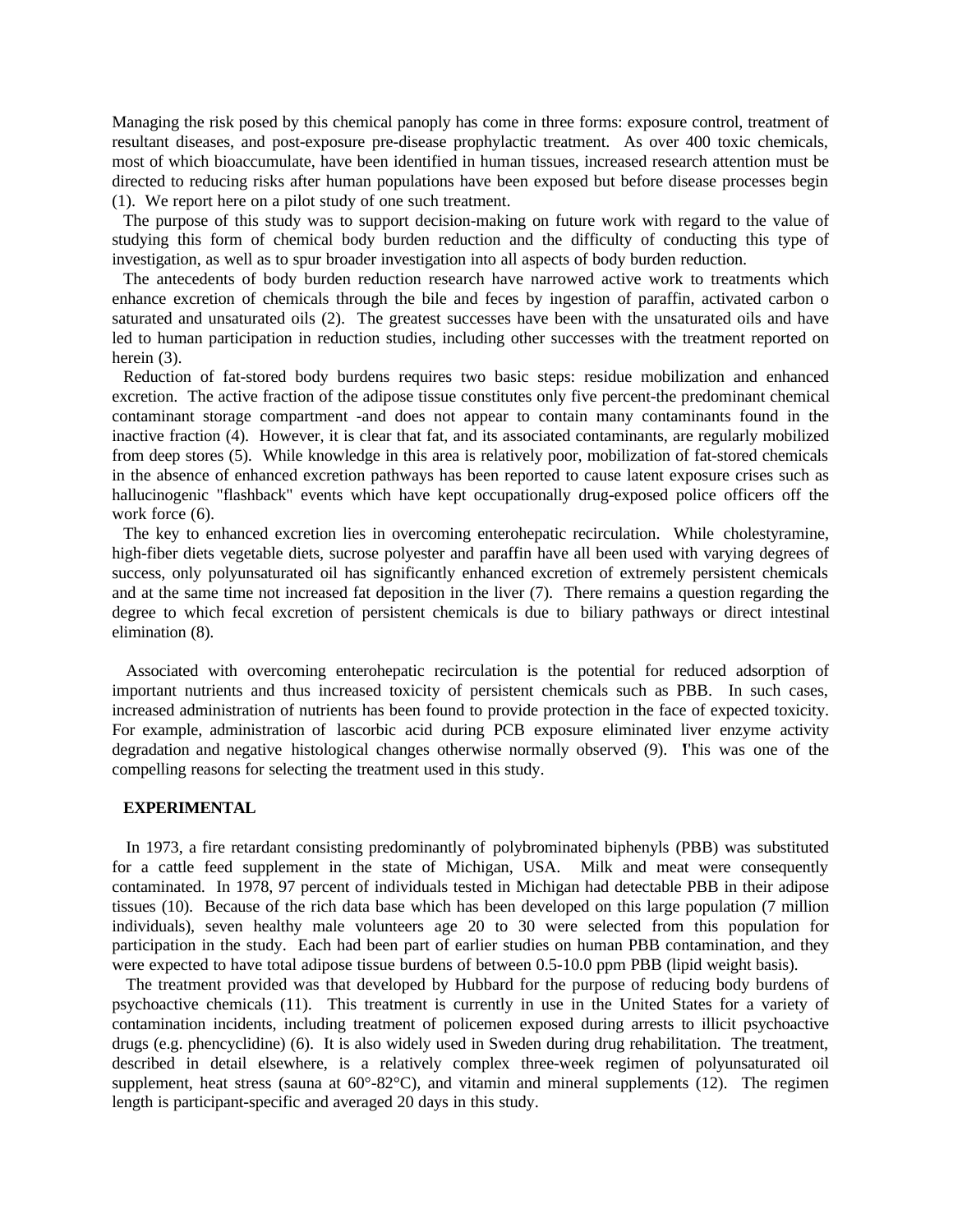

Figure1. Comparison of mean post-treatment reductions of adipose tisse concentrations and estimated body burdens (percent reductions).

Samples of adipose tissue were taken the day prior to initiation of the regimen, one day post-regimen and four months post-regimen (follow-up). These samples were obtained by subcutaneous needle aspiration, and were kept frozen until analyzed (13). Pre- and post-treatment samples were randomly coded to ensure unbiased chemical analysis and were forwarded for analysis as a group. Follow-up samples were analyzed later using a similar blind process. One patient was unavailable for follow-up sampling.

The chemicals targeted for analysis were the major congeners of PBB, polychlorinated biphenyls (PCB), and the residues of three commonly found chlorinated insecticides. Many PBB and PCB congeners are extremely persistent in mammalian organisms, with biological half-lives estimated to be from ten years to the lifetime of the organism (14). These chemicals, and therefore the test subjects, were especially chosen for this study due to their extremely persistent nature, thereby permitting the test subjects to serve as their own controls. We decided to use the patients as self-controls because of the extreme persistence of the target chemicals, the very small likelihood of re-exposure during treatment, the expected precision of the analytical procedure, and the pilot nature of this trial.

To determine chemical concentrations, tissue samples were mixed with sodium sulfate and extracted with petroleum ether. Lipid content was determined gravimetrically on a portion of the extract. Gel permeation chromatography followed by treatment on a Florisil column provided eluents which were concentrated and analyzed by gas chromatography with electron capture detection (15). Duplicate analyses were made on 20 percent of the samples for quality control purposes. The mean precision of the analytical procedure was  $\pm$  15.8 percent. Identification of specific chemicals and congeners was determined by gc-mass spectroscopy (16) (Table 1).

Table 1. Range of adipose tissue concentrations of targeted chlorinated pesticides, PCBs and PBBs (ppm on a lipid weight basis).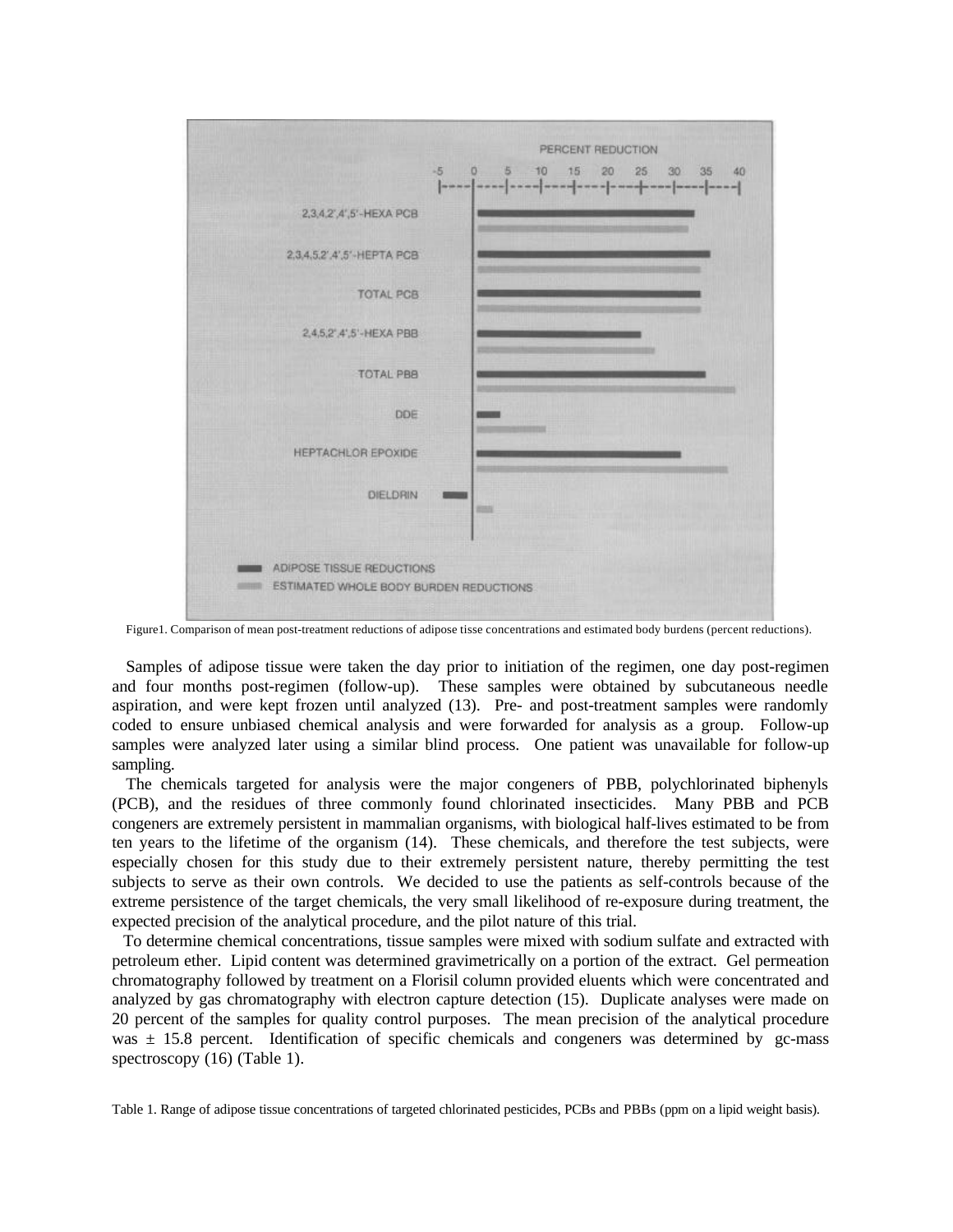|                           | (ppm)          | <b>Detection</b><br>(ppm) |  |  |  |  |  |
|---------------------------|----------------|---------------------------|--|--|--|--|--|
|                           |                |                           |  |  |  |  |  |
|                           |                |                           |  |  |  |  |  |
| [PCB]                     |                |                           |  |  |  |  |  |
| 2,3,4,2',4',5'-hexa       | $0.01 - 0.37$  | 0.001                     |  |  |  |  |  |
| $2,4,5,2',4',5'$ -hexa    | $0.09 - 0.73$  | 0.001                     |  |  |  |  |  |
| $2,4,5,2,3,6$ -hexa       | $0.07 - 0.67$  | 0.001                     |  |  |  |  |  |
| $2,3,4,5,2',4',5'$ -hepta | $0.02 - 0.20$  | 0.001                     |  |  |  |  |  |
| $2,3,4,6,2',3',4'$ -hepta | $0.007 - 0.23$ | 0.001                     |  |  |  |  |  |
| $2,3,4,5,6,2$ ', 5'-hepta | $0.08 - 0.59$  | 0.005                     |  |  |  |  |  |
| $2,3,5,6,3',4',5'$ -hepta | $0.05 - 0.35$  | 0.005                     |  |  |  |  |  |
|                           |                |                           |  |  |  |  |  |
| [PBB]                     |                |                           |  |  |  |  |  |
| $2,4,5,3',4'$ -penta      | $nd-0.16$      | 0.001                     |  |  |  |  |  |
| $2,4,5,2',4',5'$ -hexa    | $0.01 - 2.72$  | 0.001                     |  |  |  |  |  |
| $2,3,4,2',4',5'$ -hexa    | $nd-0.22$      | 0.001                     |  |  |  |  |  |
| $2,4,5,3',4',5'$ -hexa    | $nd-0.09$      | 0.001                     |  |  |  |  |  |
| $2,3,4,5,2',3',4'$ -hepta | $nd-0.26$      | 0.001                     |  |  |  |  |  |
| $2,3,4,5,2',4',5'$ -hepta | $nd-0.01$      | 0.001                     |  |  |  |  |  |
|                           |                |                           |  |  |  |  |  |
| <b>DDE</b>                | $0.30 - 1.58$  | 0.05                      |  |  |  |  |  |
| Heptachlor Epoxide        | $0.20 - 0.82$  | 0.005                     |  |  |  |  |  |
| Dieldrin                  | $0.04 - 0.14$  | 0.005                     |  |  |  |  |  |
|                           |                |                           |  |  |  |  |  |
|                           |                |                           |  |  |  |  |  |
| $nd = not detectable$     |                |                           |  |  |  |  |  |

Table 2. Percent reductions In adipose tissue concentrations In PBB-exposed Individuals receiving a detoxification treatment.

| $\ldots$                  | Post-treatment |                       |      |         | Four Month Follow-up |      |  |
|---------------------------|----------------|-----------------------|------|---------|----------------------|------|--|
| Contaminant               | percent        | n                     | s.d. | percent | $\mathbf n$          | s.d. |  |
|                           |                |                       |      |         |                      |      |  |
| [PCB]                     |                |                       |      |         |                      |      |  |
| $2,3,4,2',4',5'$ -hexa    | 32.8           | 6                     | 17.9 | 60.6    | 6                    | 24.9 |  |
| $2,4,5,2',4',5'$ -hexa    | 17.2           | 6                     | 21.7 | 27.8    | 6                    | 27.7 |  |
| $2,4,5,2',3',6'$ -hexa    | 20.4           | 5                     | 21.6 | 45.3    | 5                    | 25.1 |  |
| 2,3,4,5,2',4',5'-hepta    | 34.9           | 5                     | 16.8 | 29.2    | 6                    | 46.2 |  |
| $2,3,4,6,2',3',4'$ -hepta | 26.2           | 6                     | 30.8 | 56.5    | 6                    | 32.0 |  |
| 2,3,4,5,6,2',5'-hepta     | 11.9           | 6                     | 21.9 | 13.3    | 6                    | 42.5 |  |
| $2,3,5,6,3',4',5'$ -hepta | 37.0           | 6                     | 28.0 | 59.0    | 6                    | 21.6 |  |
| Total PCB (sum of peaks)  | 34.2           | 6                     | 24.4 | 38.4    | 6                    | 27.7 |  |
|                           |                |                       |      |         |                      |      |  |
| [PBB]                     |                |                       |      |         |                      |      |  |
| $2,4,5,3',4'$ -penta      | 34.0           | 4                     | 39.7 | 52.1    | 4                    | 34.2 |  |
| $2,4,5,2',4',5'$ -hexa    | 25.0           | 6                     | 21.4 | 65.9    | 6                    | 37.3 |  |
| $2,3,4,2',4',5'$ -hexa    | 47.2           | 3                     | 12.4 | 51.4    | 3                    | 35.4 |  |
| $2,4,5,3',4',5'$ -hexa    | 4.2            | $\overline{4}$        | 84.3 | 30.3    | 5                    | 50.5 |  |
| 2,3,4,5,2',3',4'-hepta    | 8.0            | $\overline{c}$        | 96.2 | 61.5    | 4                    | 27.1 |  |
| $2,3,4,5,2',4',5'$ -hepta | 36.3           | 5                     | 34.0 | 37.5    | 5                    | 95.4 |  |
| Total PBB (sum of peaks)  | 34.5           | 6                     | 20.  | 58.7    | 6                    | 33.0 |  |
|                           |                |                       |      |         |                      |      |  |
| <b>DDE</b>                | 3.5            | 7                     | 26.1 | 40.2    | 6                    | 22.9 |  |
|                           |                |                       |      |         |                      |      |  |
| Dieldrin                  | 3.9            |                       | 19.9 | 10.1    | 6                    | 21.9 |  |
| Heptachlor Epoxide        | 31.2           | $\boldsymbol{7}$<br>7 | 49.4 | 37.8    | 6                    | 33.4 |  |

\*  $p<.05$ 

\*\*p<.01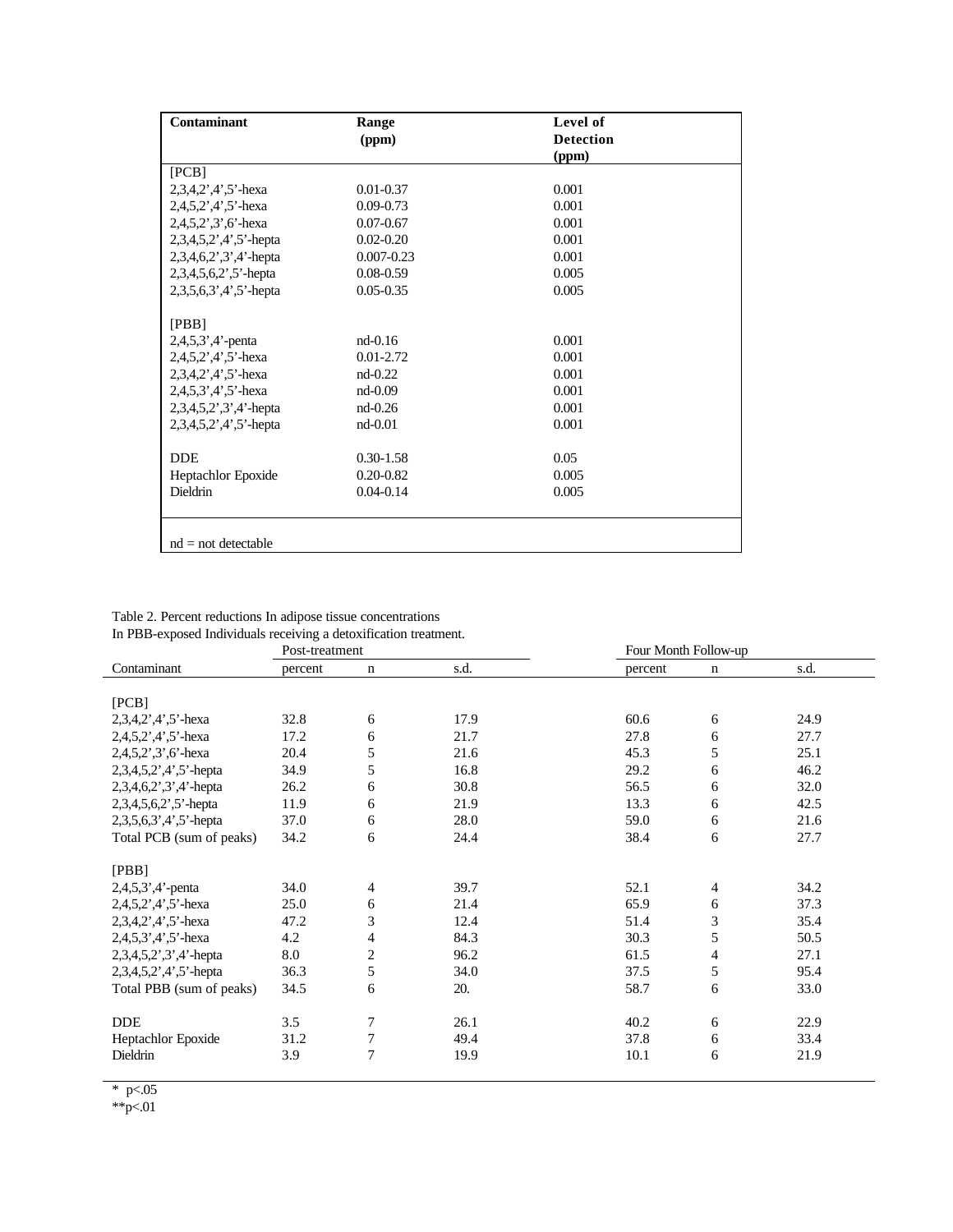To permit estimation of chemical body burdens, percent of body weight as fat was measured using submersion techniques.

## **RESULTS**

While many of the target chemicals were measurable in all samples, some congeners, such as 2,3,4,2',4',5'-hexa PBB and 2,3,4,5,2',3',4'-hepta PBB, were not.

Of the sixteen organohalides found in the adipose tissue of the participants, thirteen were present in lower concentrations at post-treatment sampling (Table 2). Seven of the thirteen reductions were statistically significant. Reductions ranged from 3.5 to 47.2 percent, with a mean reduction among the sixteen chemicals of 21.3 percent (s.d. 17.0 percent).

The concentration of the chemicals in adipose tissue was generally at least 10 times the level of delectability. As the precision of the analytical method was approximately  $\pm 16$  percent, the measured reductions in adipose tissue concentrations do not appear to be due to analytical error.

In order to determine if changes in adipose tissue concentration after treatment were due to changes in fat mass, lean body mass measurements were made. There was a 0.45 percent decrease in body fat (nonsignificant), and reductions in adipose tissue concentrations were therefore not attributable to an increase in body fat. Reductions in adipose tissue concentrations were very similar to reductions in estimated body burdens (Figure 1).

To determine whether these post-treatment reductions reflected movement to other body compartments (eg liver) or an actual decrease in body burdens, follow-up samples were taken four months after treatment. Analysis of these samples indicated a reduction in all sixteen chemicals averaging 42.4 percent (s.d. 17.1 percent and ranging from 10. 1 to 65.9 percent. Ten of the sixteen reductions were statistically significant.

#### **DISCUSSION**

The data reported herein suggest several avenues for further research. The variation in percent reduction is a question d serving further study. It may be that those chemicals which showed relatively small post-treatment reductions but large follow-up reductions are also metabolites of other stored residues. For example, review of the chromatograms showed frank DDT in some of the tissue samples. Stored DDT residuals would be expected to metabolize to DDE rapidly once mobilized to the blood, with the potential for restorage of the metabolite.

Some of the variation in reduction ma also be due to low initial levels and/or the relative imprecision of the analytic method. The single case where we feel this may have been a problem in these target chemicals is Dieldrin, a well-known analytical challenge.

A second result which bears further examination is the continued reduction in body burdens after treatment was terminated. Others have observed this phenomenon as well, but explanation must await more extensive research on mobilization and excretion pathways (3).

With human exposure to environmental contaminants inevitable, research on reduction of body burdens is critical. The successful reductions, as indicated in this study, presage expansion in post-exposure predisease treatment.

#### **References and Notes**

- **1.** US ERA**,** *Chemicals Identified In Human Biological Media, A Data Base,* EPA 560/13-80-036B, PB81- 161-176 (US EPA, Washington, DC, 1980).
- 2. A brief sample of such studies would include: E Richter, J Lay, W Klein, F Korte, *Toxicology and Applied Pharmacology* **50,** 17 (1979); K Rozman, T Rozman, H Grein, *Toxicology* **22,** 33 (1981);